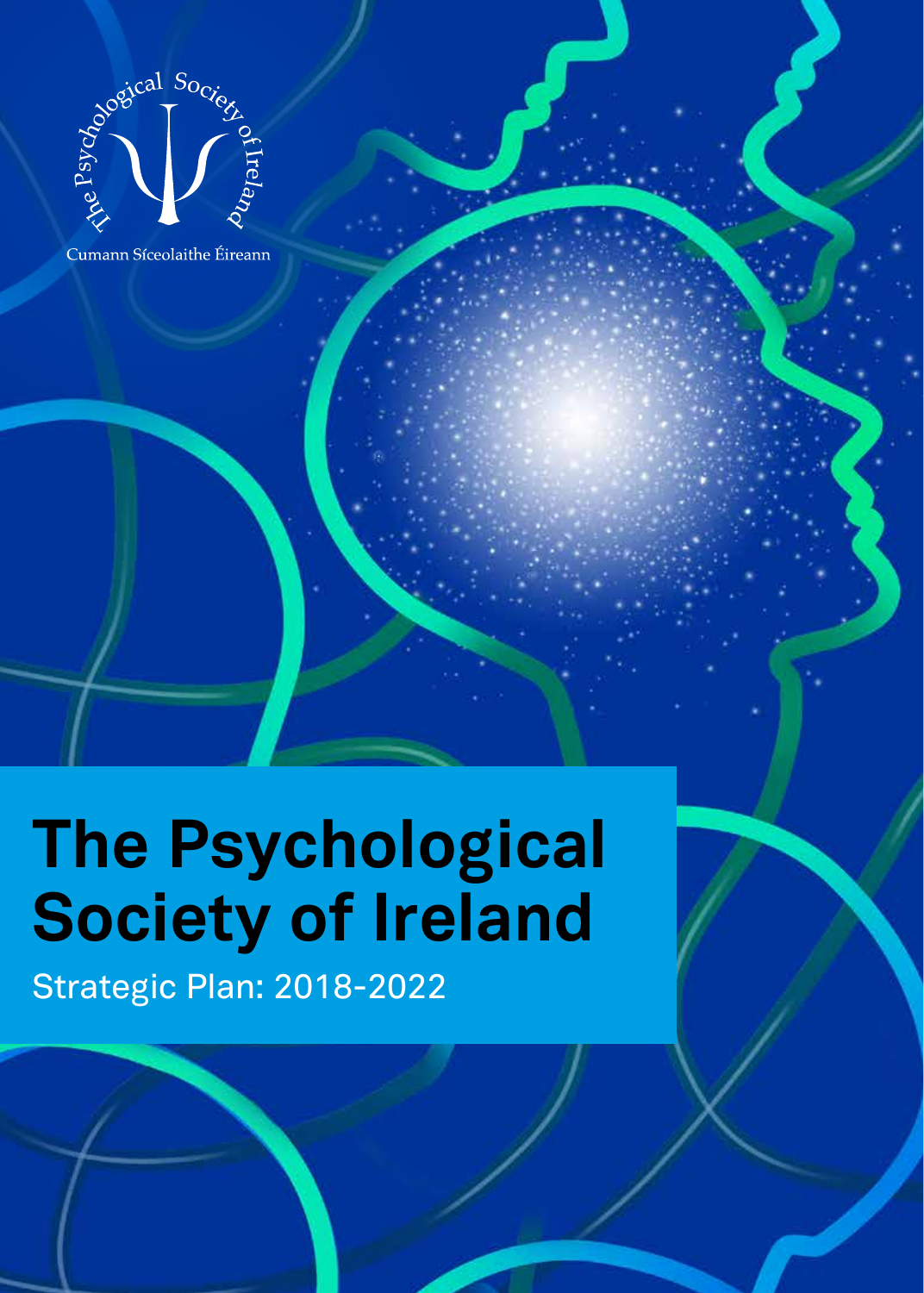

### **Who We Are**

The Psychological Society of Ireland (PSI) is a learned and learning society active in the promotion of psychological knowledge and practice; engaging and developing its members and bringing the insights of psychological knowledge to the benefit of society as a whole

# Vision

Our vision is to advance the psychological wellbeing of individuals, communities and organisations

# Mission

Our mission is to support and challenge a community of professionals to develop and improve their competence and practice. This will enhance their ability to translate psychological science, to contribute to public discourse and to develop accessible practical tools for everyday living and wellbeing

# Values

- **Fvidence Based**
- **Inclusion**
- **Integrity**
- **Empowerment**
- **Member Focus**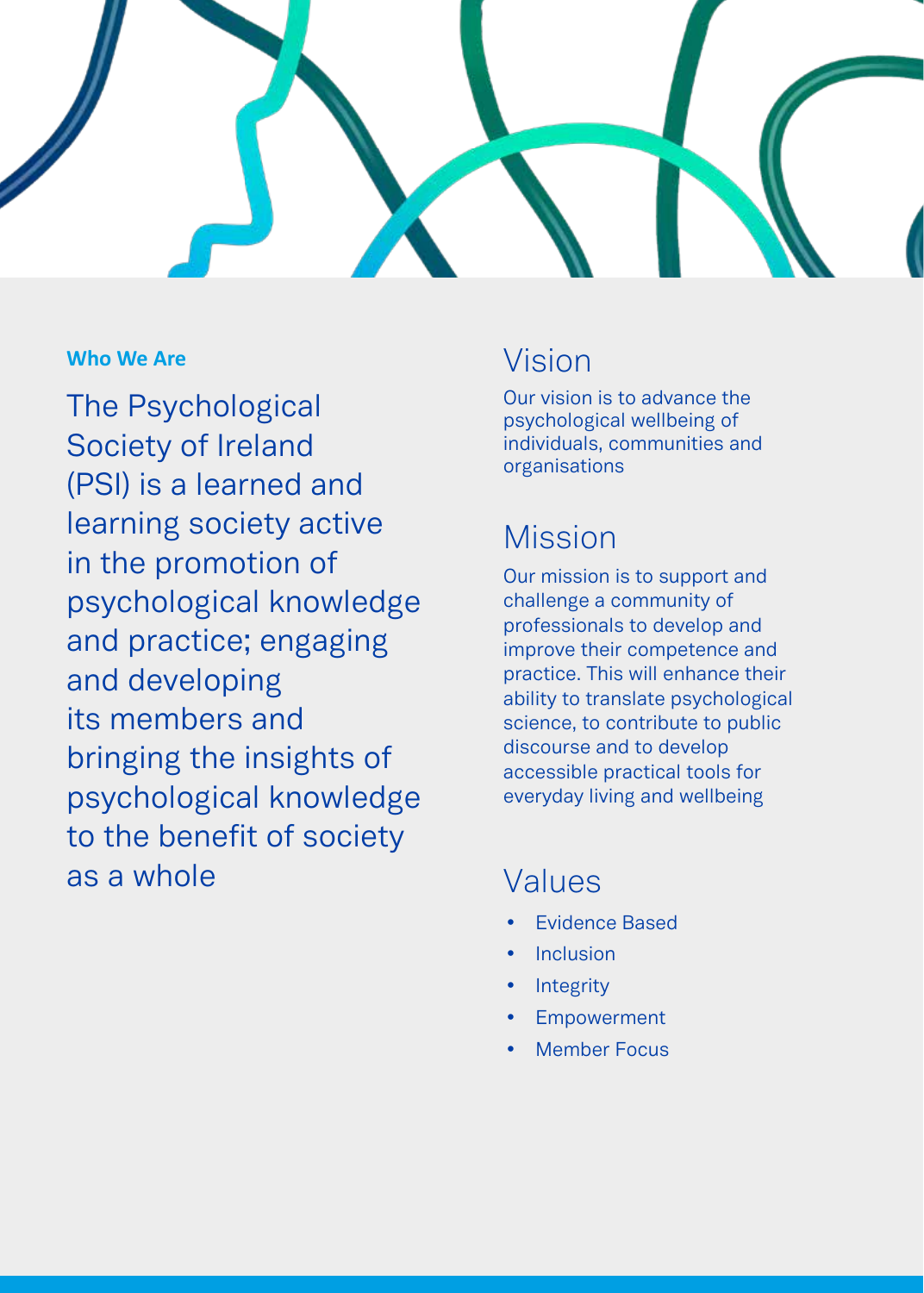# Strategic Objectives based on Values

**Furthering psychological science and its application:**

**Evidence Based**

#### **Specifically:**

- **Establish the Science and Public Policy group** with clear terms of reference
- Promote psychological research and actively engage with teachers and researchers to produce knowledge which is translatable and relevant
- Ensure that all public communications in psychology have a strong basis in evidence and research
- Work with statutory, NGO and other stakeholders in the application of psychological knowledge in the design of research, policy and implementation initiatives

**Promoting equal access to psychological knowledge, training, wellbeing:** 

**Inclusion**

#### **Specifically:**

- Promote active involvement in the PSI of all diverse groupings through the work of the various Divisions and Interest Groups
- Develop an equal access and opportunity policy for the PSI
- Promote diversity in all PSI accreditation guidelines for third level courses